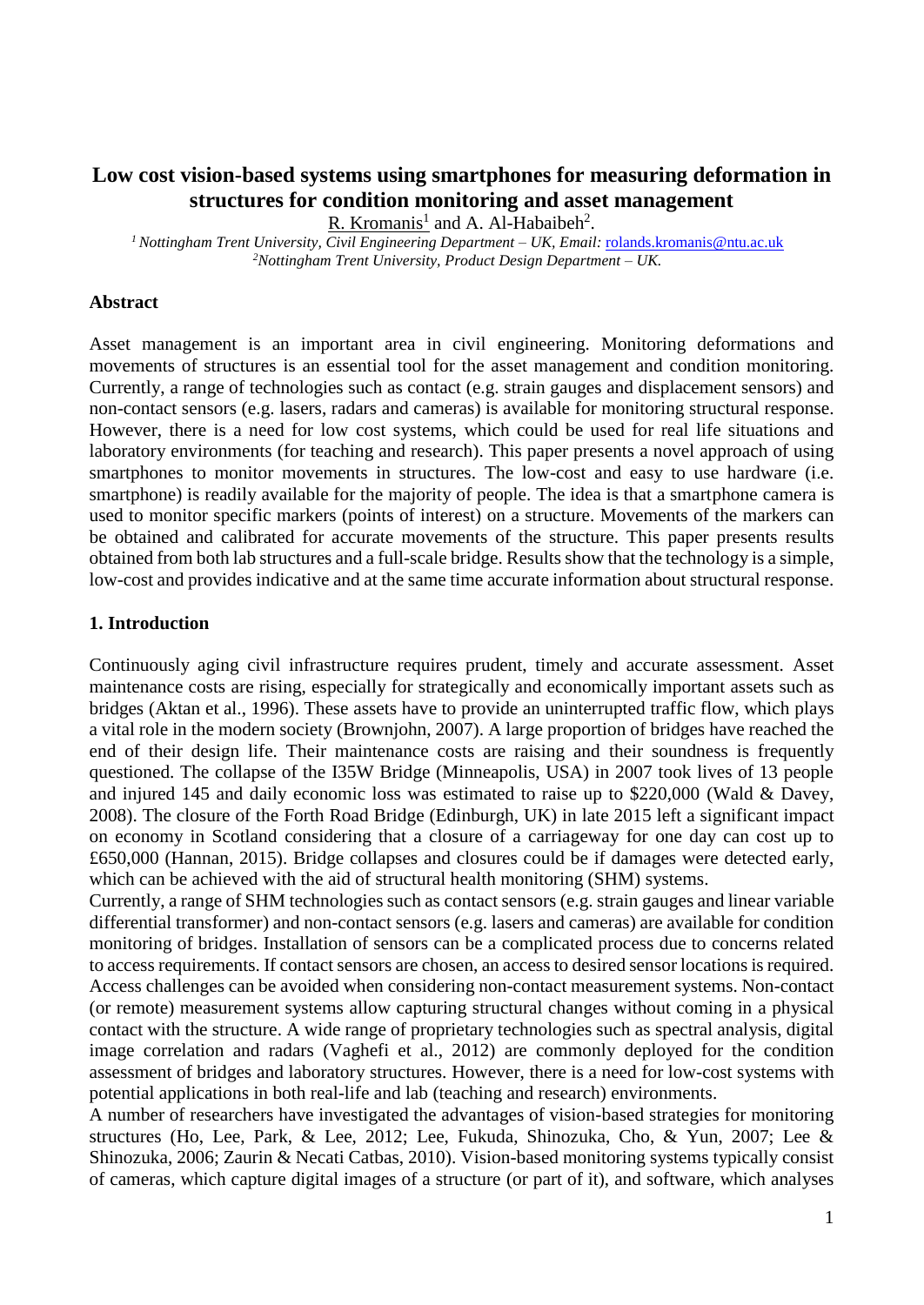images using image processing techniques. Methods, which can be employed to quantify displacements in bridges using image processing, have been validated on lab and full-scale structures (Lee et al., 2007), however low-cost (or freeware) tools for deformation monitoring are not commonly made available.

Vision-based systems can also indicate the location, number and types of vehicles on a bridge. This information can be coupled with measurements of structural response for damage detection (Zaurin & Catbas, 2010). Vision-based techniques can also be used to capture effects of ambient conditions, and, in particular, those due to temperature variations (Kromanis, 2015). At present, vision-based technologies are mainly deployed for short-term monitoring. Applications to long-term monitoring of bridges are still under development. Vision-based technologies hold a vast potential and may constitute a holistic monitoring system that can track vehicular traffic (Coifman, Beymer, McLauchlan, & Malik, 1998; Koller, Weber, & Malik, 1994; Liu & You, 2007), thermal loads (Kromanis, 2015) and human activities (Zhao & Chellappa, 2003), and also measure structural response.

This research investigates the capability of a low-cost vision-based system using a standard smartphone camera to measure structural deformations. A smartphone (Lenovo A806) is employed to capture images (and record videos) of structures under loadings. Collected visual information is then analysed using Matlab image processing toolbox (Mathworks, 2017). The performance of the proposed system has been investigated on laboratory structures and a full-scale bridge. Results show that structural deformations can be measured at required accuracies using the proposed system.

#### **2. Methodology**

All structures deform when subjected to loadings. Deformations of simple structures such as beams can be calculated using well-known engineering formulae. For example, a vertical deflection  $(\delta)$  at any point of the length  $(l)$  of a cantilever beam, which is subjected to a point load  $(P)$  at its free end, can be calculated using the following equation:

$$
\delta = \frac{Px^2}{6EI} (3l - x) \tag{1}
$$

where x is the distance from the support at which  $\delta$  is calculated, E is Young's modulus of the material and  $I$  is the second moment of area of the beam. For a rectangular beam with a known breadth  $(b)$  and height  $(h)$  I is calculated as follows:

$$
I = \frac{bh^3}{12} \tag{2}
$$

Eq. 1 shows that the deflection of a beam is directly related to  $P$ ,  $E$  and  $I$  values. When considering a cantilever beam (with known  $E$  and  $I$  values) subjected to a point load at the free end, its deflection ( $\delta$ ) should be directly related to the applied load (P). However, if current  $\delta$  is larger than previously observed  $\delta$  when the beam is subject to the same P, a change in E and/or I values has occurred. For the above example, it is unlikely that  $E$  value would change leading to a conclusion that  $I$  value has changed, and the beam is damaged. In previous studies damage is introduced by making a cut in the beam (Farrar & Jauregui, 1998; Kim, Park, & Lee, 2007). When considering a rectangular beam, a cut in the top or bottom part of the section reduces the height of the beam, thus reducing  *value.* A schematic representation of a vision-based system for measuring deformations such as vertical deflections in structures is provided in [Figure 1.](#page-2-0) A cantilever beam is considered as a structure under loadings. The beam has artificial or natural markers (or points of interest) on its surface. Their relative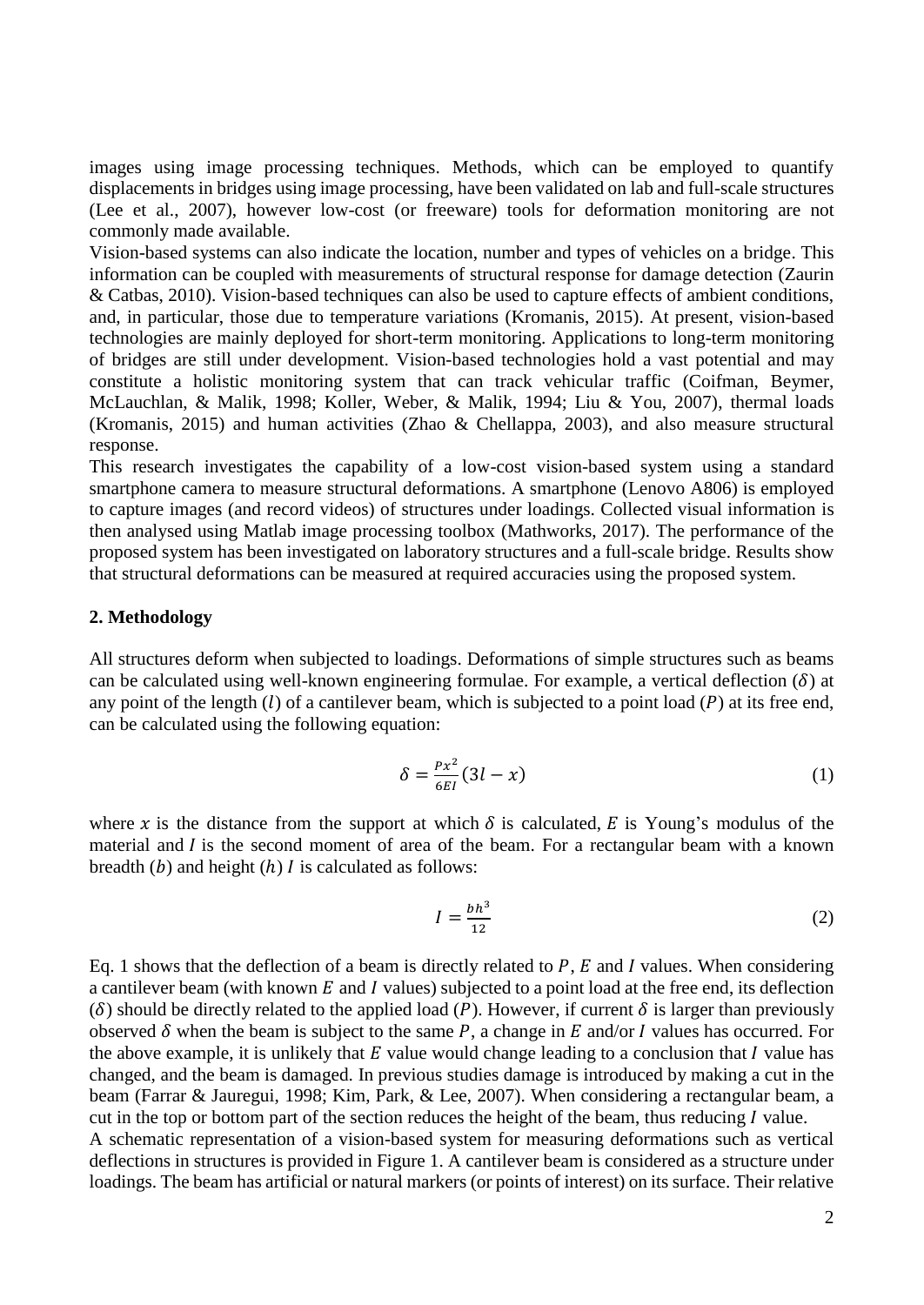location is tracked by the software, and structural deformations are estimated. A smartphone camera is used to capture images while the beam is under loadings. The images are processed with algorithms analysing the movement of markers. Deformations of the beam are computed for each image. The load-response knowledge may then be used to the assess condition of the beam, for example using Eq. 1. For more complex structures such as bridges, the proposed vision-based system could be employed to obtain measurements that are used for structural identification and condition assessment.



<span id="page-2-0"></span>Figure 1 A schematic representation of condition assessment of a structure under loadings using a low cost vision-based measurement collection system with a smartphone camera.

### **3. Approach and technology**

Vision-based technologies and image processing techniques have now been developed to an extent when they can enable fast and robust extraction of data from images. For example, video streams of traffic from a bridge can be combined with displacement measurements collected with contact sensors to create influence lines, which then serve as input features into damage detection methodologies (Zaurin & Catbas, 2010). For the successful application of the proposed vision-based system, algorithms, which focus solely on movements of selected markers, have to be developed. Processes involved when selecting markers on structures and analysing their movements are shown in the flow chart in [Figure 2.](#page-3-0)

Once images of a structure under loadings are captured and saved/stored in a selected directory, information of structural movements can be obtained using image processing tools. Firstly, the reference image is selected. A desirable number of areas containing markers is set. A rectangle is used to draw a boundary identifying an areas with a marker. These are then considered as separate images. Image adjustment parameters such as sharpness, intensity and number of pixels are altered to optimize the quality of the images with markers. Once the above processes are complete, an iterative process is initiated, in which images (starting from the first or selected image) are analysed in a consecutive order as follows:

- a) parameters for each image containing a marker are adjusted using adjustment parameters set for the reference images;
- b) background of the image is removed (only the marker is left in the image);
- c) the location of marker is calculated inputting a known measure;
- d) the pixel information is converted to a standardized measurement unit such as a millimetre;
- e) movement of the marker is saved for the  $i<sup>th</sup>$  image.

The above process is repeated for all images of the structure under loadings. The movements of the selected markers are appended in a matrix forming time series of structural movements.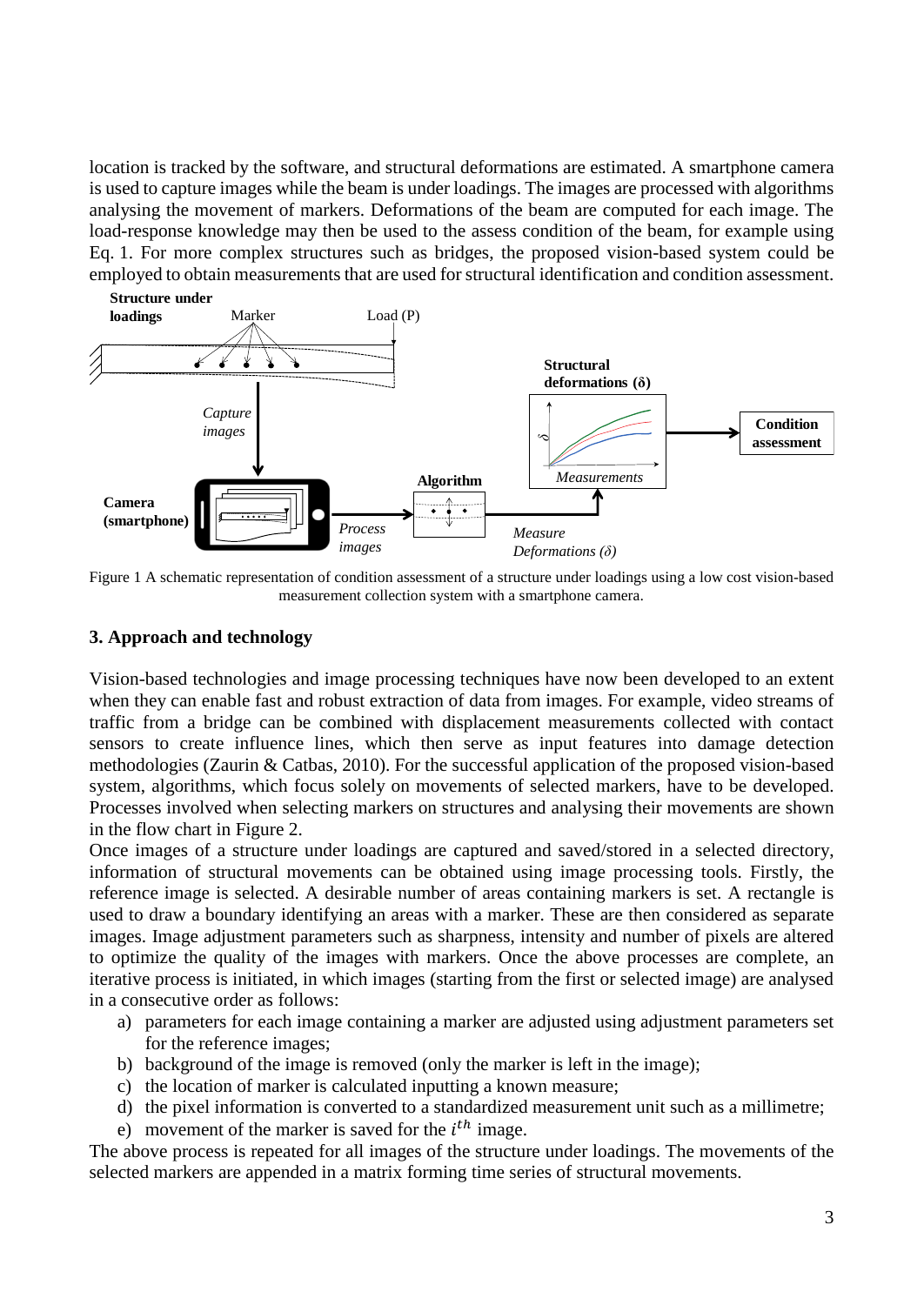

Figure 2 A flowchart of implemented processes in the proposed vision-based system.

### <span id="page-3-0"></span>**3.1 Materials and patterns**

Normally, each material has a unique texture and surface patterns. Some structural material such as aluminium and steel have uniform surface texture and may have no natural markers or patterns that can be used to track local deformations. However, the main focus of this study is on the development of the vision-base system for deformation monitoring using smartphones. For reasons of brevity, two structural materials (concrete and timber shown in [Figure 3\)](#page-4-0) with natural and artificial markers are discussed. Artificial markers are dots drawn with a marking pen. Natural markers are air voids in the concrete beam [\(Figure 3](#page-4-0) (left)) and knots in the timber beam [\(Figure 3](#page-4-0) (right)). Movements of markers can be obtained when estimating the location of markers in each image.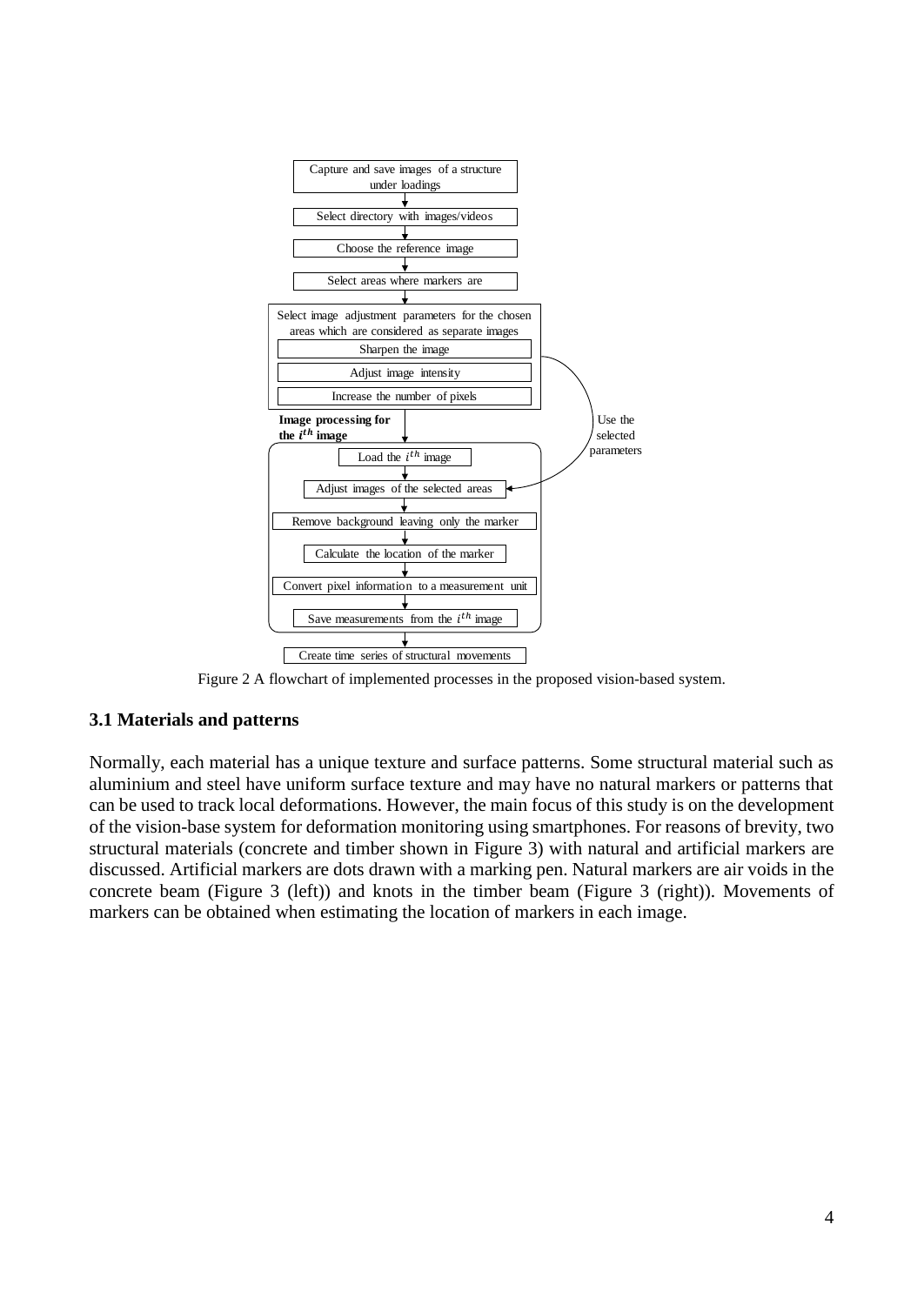

<span id="page-4-0"></span>Figure 3 Concrete (left) and timber (right) beams with natural and artificial (created with a marking pen) markers or points of interest. Artificial and natural markers are shown in red and blue rectangles, respectively.

### **3.2 Application of image processing techniques**

The general concept of digital image processing is to analyse an information content available in an image. For example, an image of a circle, which represents a marker on the beam, is captured using four resolution settings and shown in [Figure 4.](#page-4-1) Figure shows that the quality of images depends on the set resolution of the camera. Higher resolution images offer more details than lower resolution images. [Figure 4](#page-4-1) shows images of the circle captured with low resolution cameras (a) 12 by 16 ( $12\times16$ ) pixels (px), (b)  $12\times16$  px, (c)  $24\times32$  px and with a high resolution camera (d)  $768\times1024$  px.



<span id="page-4-1"></span>Figure 4 Images of a circle. The aspect ratio of the images is 4:3. The number of pixels in the images is as follow (a)  $6\times8$  px, (b)  $12\times16$  px, (c)  $24\times32$  px and (d)  $768\times1024$  px.

The movement of an object, say a circle shown in [Figure 4,](#page-4-1) can be recognized when comparing the present image with the previous image. When multiple images are taken, while the object of interest moves, time series of object movements can be created. The resolution of an image plays an important role when estimating the movement of an object within the image. Pixel values are converted to standardised measurement units such as millimetres. The size of a pixel in millimetres  $(u_{nx})$  can be expressed using Eq. 3, in which a known distance (*u*) is divided by a number of pixels ( $N_p$ ).

$$
u_{px} = \frac{u}{N_p} \tag{3}
$$

As an example, consider images (b1) and (c1) from [Figure 5.](#page-5-0) The size of the frame of the image with a circle is 30 by 40 mm. From this information, the pixel size in vertical and horizontal directions can be calculated. The size of one pixel in the vertical and horizontal directions in image (b1) and image (c1) is  $30/12 = 2.5$  mm and  $30/24 = 1.25$  mm, respectively. In images (b2) and (c2) the object has moved 1.25 mm down and to the right. However, this movement can only be detected in image (c2), which has higher resolution than image (b2). In images (b3) and (c3) the object has moved 2.5 mm down and to the right. This movement is recognized in both images.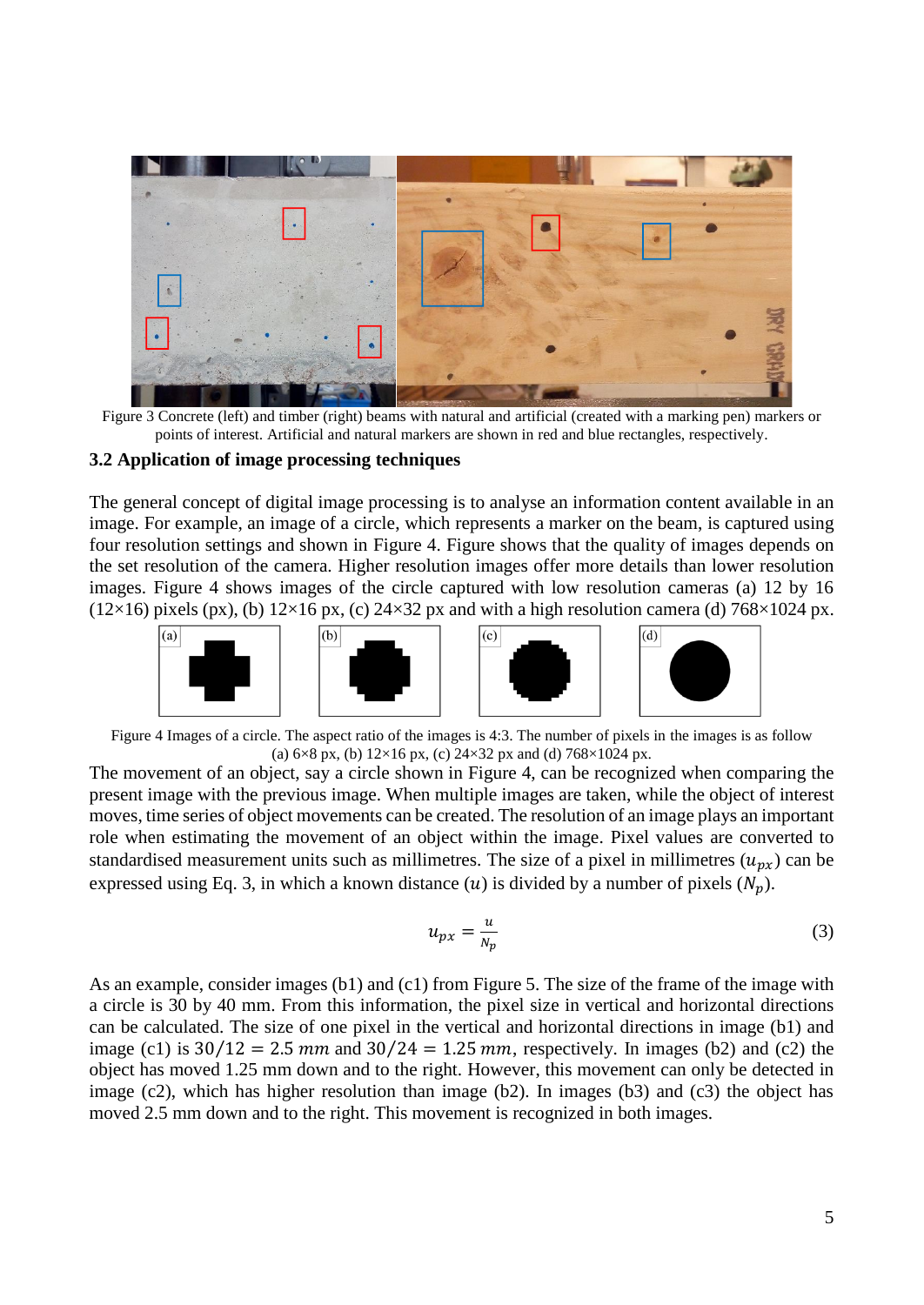

<span id="page-5-0"></span>Figure 5 Movement of a circle in  $12\times16$  px (b1, b2, b3, b4 (top)) and  $24\times32$  px (c1, c2, c3, c4 (bottom)) images. The algorithmic steps employed in image processing in this study is shown in [Figure 6.](#page-5-1) Initially an area with a marker (point of interest) is selected in the reference photo. In this example the reference photo is chosen to be a concrete beam shown in [Figure 3](#page-4-0) (left). The selected area with the marker [\(Figure 6](#page-5-1) (a)) is taken from the bottom left part of the beam. A rectangle is drawn around the area containing a marker. The area should be large enough to cover the range of possible movements of the marker. The colour image of the area is converted to a grayscale image [\(Figure 6](#page-5-1) (b)), therefore reducing the size of the information contained in the image and time required to analyse the image. Next, the sharpness and contrast of the grayscale image is adjusted [\(Figure 6](#page-5-1) (c)). Then the adjusted image is converted to a binary (black and white) image. In these steps, an operator has to decide which parameters have to be altered to obtain the required quality of the image. In order to increase measurement precision, the number of pixels in the binary image are increased [\(Figure 6](#page-5-1) (d)). For the given example, the scale of the image is increased four times. In the next step, connected pixels (components) are found. In [Figure 6](#page-5-1) (d) these are black dots, which are air voids in the concrete and the marker. Only the largest of the recognized components (the marker) is retained for further image analysis [\(Figure 6](#page-5-1) (e)). Now, when only the marker is left in the image, its relative location can be calculated. The previous location of the marker can be compared with the present location of the marker, and its movement can be computed [\(Figure 6](#page-5-1) (f))



<span id="page-5-1"></span>Figure 6 Steps involved in the image processing of an area with a marker. The selected area with a marker (a) is converted to a greyscale image (b) and then to a binary image (c). The number of pixels are increased (d), unnecessary markers are removed (e) and the movement of the marker can be tracked (f). Datasets of each  $i<sup>th</sup>$  binary image, which are extracted from photos taken of the structure under loadings, are analysed as matrices.

$$
\mathbf{U} = \begin{bmatrix} y_{11} & \cdots & y_{1n} \\ \vdots & \ddots & \vdots \\ y_{p1} & \cdots & y_{pn} \end{bmatrix}
$$
 (4)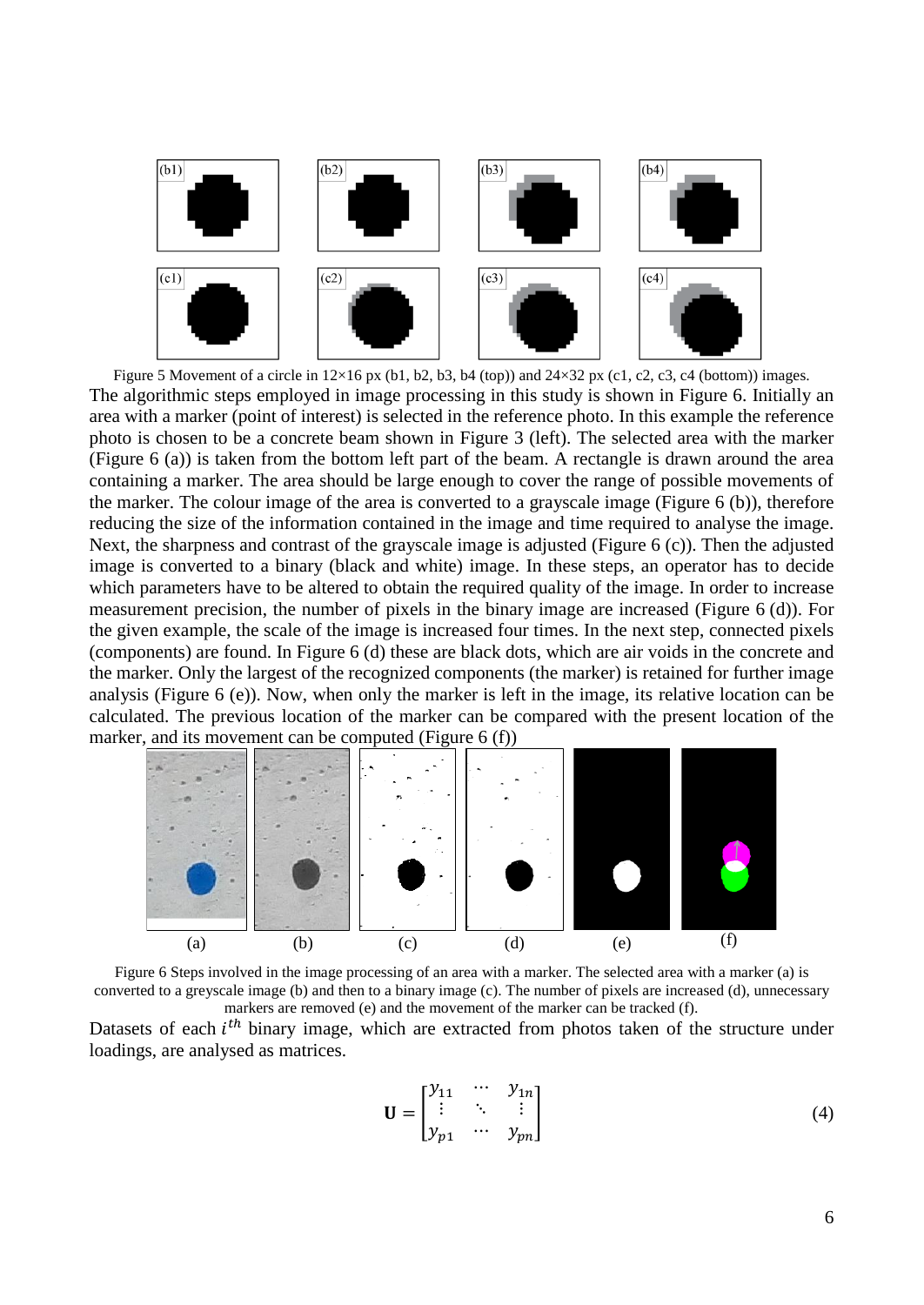y is a binary value (0 or 1) for a pixel in  $p$  by  $n$  matrix **U**, where  $p$  and  $n$  is a row and column, respectively. When calculating the vertical location of the marker  $(\delta_i)$  for each  $i^{th}$  image, only relevant pixel information of the top part of the marker is considered. The following algorithm is use:

Input

A binary matrix  **of the selected area with the marker for each image.** 

**Output** 

- A time series of vertical movements of the marker  $(\delta_M)$  for the selected monitoring period.

### Algorithm:

For each image  $i_i$ 

For  $m = 1$  to  $n$  in **U** 

 $N_a$  = the number of the first row p with a nonzero value,  $N_a \neq 0$ 

if a nonzero value is not found, proceed to the next column and do not put a value in  $N_a$ Next column  $n$  in  $U$ 

 $k =$  the number of elements in N,  $k \leq n$ 

 $\delta = \frac{1}{l}$  $\frac{1}{k}(\sum_{o=1}^{k} N_o)$  $\delta_M(i) = \delta$ 

# Next  $i_i$

### **4. Results**

Three examples are selected to demonstrate the application of the proposed vision-based system for measurement collection using smartphones. In this study Lenovo A806 was used to capture images and videos. Initially the system is evaluated on two laboratory set-ups (i) a simply supported concrete beam and (ii) cantilever timber beam. Beams are subjected to both mechanically and manually applied loadings. Then a 20X optical lens is attached to the smartphone to evaluate if the proposed system can be employed to measure displacements of a footbridge exposed to forced vibrations.

### **4.1 Laboratory structures**

An illustration of the proposed vision-based system using a smartphone for deformation monitoring of a laboratory structure is shown in [Figure 7.](#page-7-0) Markers are drawn on the face of the structure. A smartphone is fixed on a tripod at a preferred distance from the lab structure. Setting the correct distance, at which photos (or video) are taken, has a direct impact on the resolution of images and calculated structural deformations. Understanding of structures is required to provisionally estimate expected movement of the structure. Then a suitable distance where a smartphone should be placed can be chosen. The collected images are analysed using the proposed image processing approach and algorithms, and time series of estimated structural movements are created.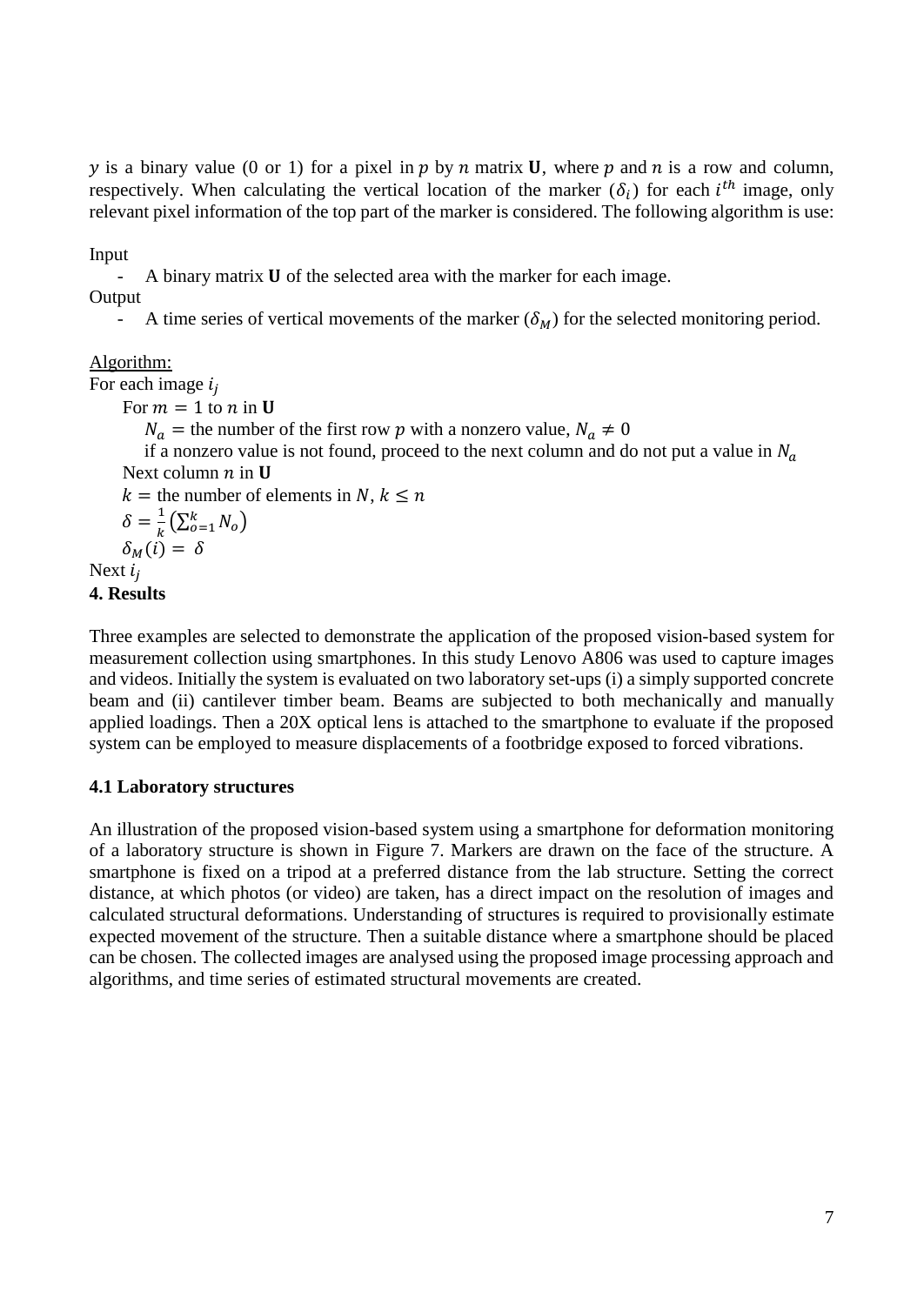

Figure 7 Envisioned set-up of the vision-based system using a smartphone for deformation monitoring of a beam in the structure's laboratory at Nottingham Trent University.

### <span id="page-7-0"></span>Concrete beam test

A simply supported concrete beam with the dimensions of 80 mm width, 130 mm height and 1200 mm length is subjected to three point flexural loadings. In the experimental set-up the supports are moving upward, therefore, vertical movements of the beam close to the right support are monitored. Markers are drawn on the surface of the beam. A smartphone is set 400 mm away from the beam. The camera is focused on the beam, and a 3120×4208 px image is taken once in two seconds. Two controlled loading scenarios are considered. The first loading scenario: at 140 s load is increased from 0 to 10 kN and kept for 50 s, then the load is increased to 14 kN and kept for 50 s before it is reduced to pre-load, which is around 4 to 6 kN. The second loading scenario: at 405 s load is increased from pre-load to 11 kN, kept for 20 s, increased to 12 kN, kept for 25 s, increased to 15 kN and kept for 25 s before it is removed (reduced to 0 kN). Four areas with markers are selected to analyse structural movements of the beam. The binary images of these areas are shown in [Figure 8](#page-8-0) (right). Time series of computed displacements of the markers are plotted in [Figure 9.](#page-8-1) Displacement time series of the markers closely replicate the applied loading scenarios.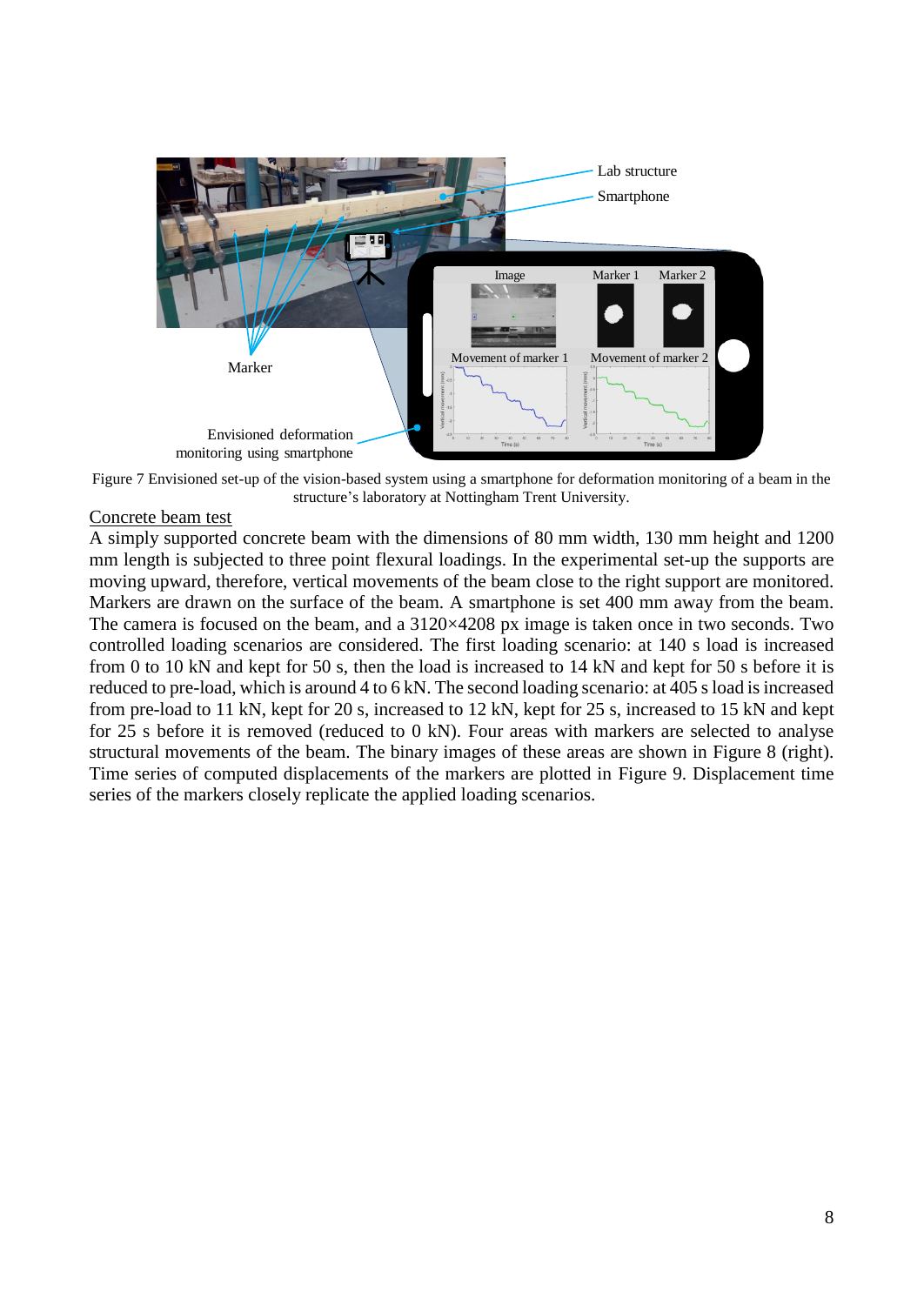

<span id="page-8-0"></span>Figure 8 A part of the concrete beam under monitoring (left) and binary images of selected areas with markers (right). Red and blue rectangles on the photo of the concrete beam represent the selected areas with artificial and natural markers (Mi, where i is the number of a marker,  $i = 1, 2, 3, 4$ ), respectively.



Figure 9 Time series of vertical movements of the selected markers on the concrete beam.

#### <span id="page-8-1"></span>Timber cantilever test

The second laboratory set-up evaluates the performance of the proposed system on a timber cantilever beam with 120 mm height, 45 mm with and 1000 mm length. A hanger with a plate is attached to its free end to accommodate applied loadings. A smartphone is placed 400 mm away from the beam to capture deformations of the free end of the beam (see [Figure 10](#page-9-0) (right)) and focused. A 3072 $\times$ 4096 px image is taken once in three seconds. The load is applied manually using the following load steps: 0N, 50 N, 100 N, 200 N, 300 N and 400 N. The load is removed as follows: 400 N, 300 N, 200 N, 100 N, 50 N and 0 N. This process describes one loading cycle. After the loading cycle has been repeated twice, a damage, in a form of a 27 mm cut in the top side of the beam close to its fixed end, is created. And the loading cycle is repeated.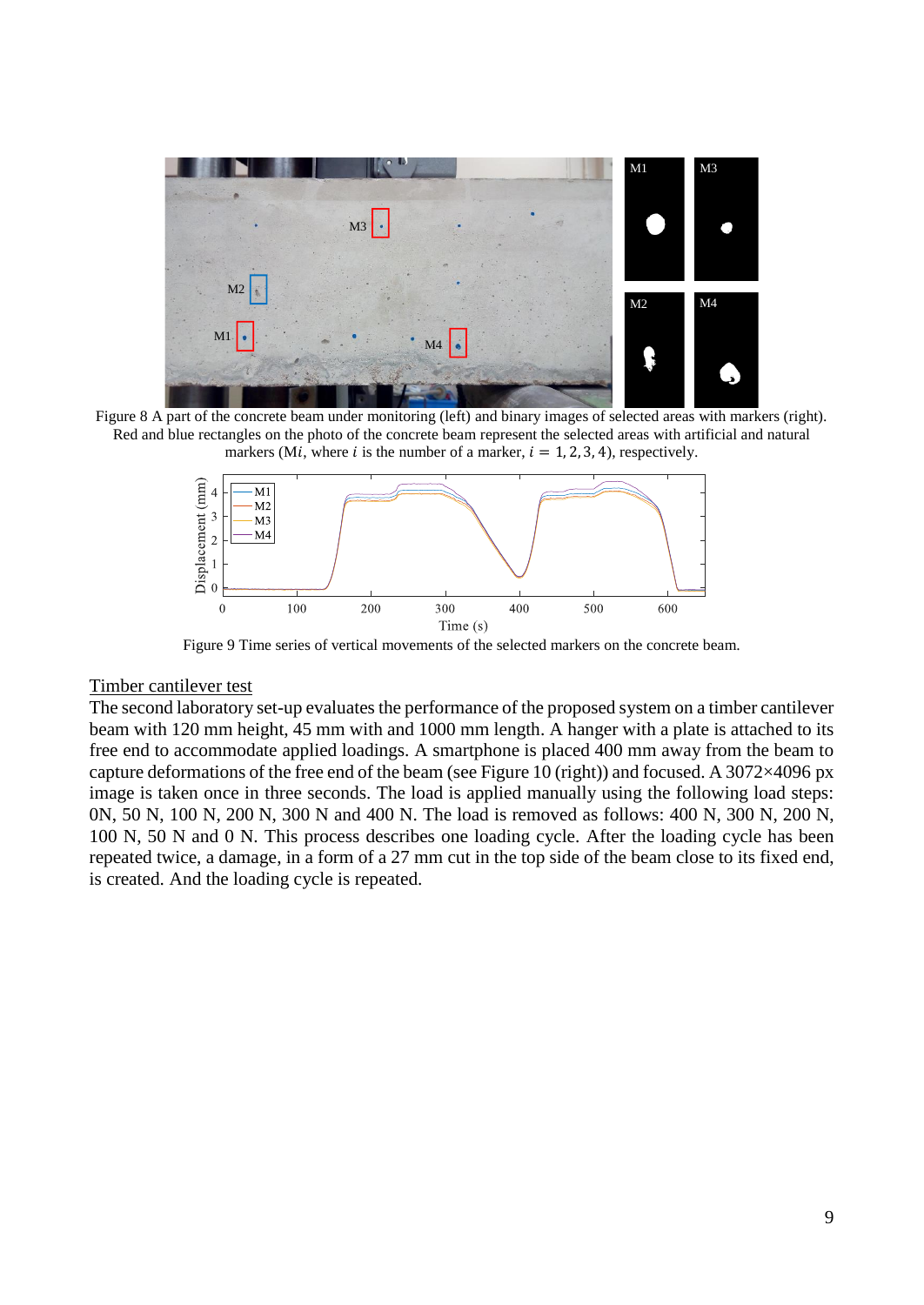

Figure 10 A part of the timber cantilever beam under monitoring (left). Red rectangles represent selected areas of artificial markers (Mi, where i is the number of a marker,  $i = 1, 2$ ), which are analysed (right) using the proposed image processing approach.

<span id="page-9-0"></span>Two areas with markers are selected (see [Figure 10](#page-9-0) (left)). Their binary images are shown in [Figure](#page-9-0)  [10](#page-9-0) (right). [Figure 11](#page-9-1) shows time series of computed movements of the markers, which represents beam response to applied loadings. The load steps are clearly discernible in the plot. As anticipated, displacements of M2 are larger than those of M1, at similar loads. M2 is located further from the fixed end of the beam, therefore, according to Eq. 1, the vertical deflection at this location is expected to be the highest. Displacement time series are not as smooth as those computed for the concrete beam (se[e Figure 9\)](#page-8-1). This can be related to the nature of applied loadings. The beam oscillates slightly when weights (in a form of steel plates) are applied. Noisy measurements between 750 s and 800 s, period when structure is being damaged, can be observed. After the onset of damaged, the magnitude of vertical deformations is larger than previously observed deformations (when structure was healthy). This indicates alteration in the cross section area of the beam (see Eq. 1 and Eq. 2) – damage.



Figure 11 Time series of vertical movements of the selected markers on the timber beam.

### <span id="page-9-1"></span>**4.2 Full-scale structure**

The performance of the vision-based system is also evaluated on a full-scale bridge. The Wilford Bridge (see [Figure 12\)](#page-10-0) crosses the River Trent and is both a footbridge and aqueduct bridge. The bridge has a single 69 m long span. The smartphone is placed on a small tripod approximately 40 m away from the mid-span of the bridge, at which it is focused on. The bridge is excited by a group of people jumping at its mid-span. Videos are recorded while the bridge is exposed to forced vibrations. The frame size and collection rate of the videos are set to  $1088\times1920$  px and 30 frames per second, respectively. While bridge response is collected, strong wind blows affecting the quality and collection of videos. While analysing some videos measurement noise is evident. For reasons of brevity, this is not shown in this study. A part of time series of bridge movements is shown in [Figure](#page-10-1)  [13.](#page-10-1) The first modal frequency can be extracted from time series. The modal frequencies is found to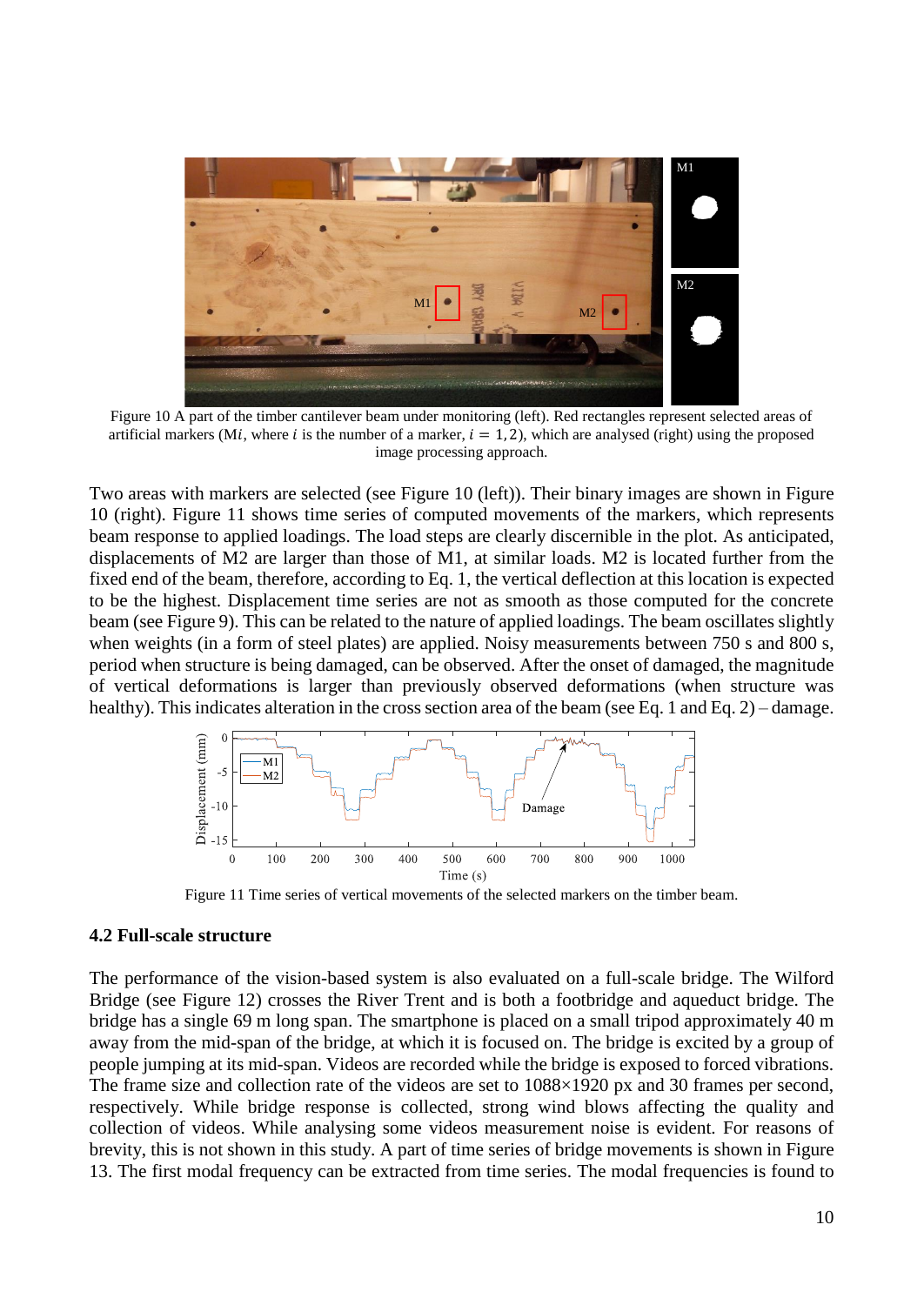be 1.688 Hz. This is very close to the model frequency obtained using Global Navigation Satellite System derived displacements by Psimoulis (2016), which is 1.7 Hz



Figure 12 Monitoring of the Wilford bridge (Nottingham, UK) using the proposed vision-based system. Blue rectangle (in the image shown in the smartphone illustration) is the selected area with a natural marker (a head of the bolt).

<span id="page-10-0"></span>

Figure 13 Time series of vertical movements measured at the mid-span of the bridge.

### <span id="page-10-1"></span>**5. Conclusions**

In structural health monitoring context the focus is on monitoring and analysing structural deformations. This study proposes a low cost vision-based system using smartphones for monitoring deformations. The premise is that the collected images or videos of the structure under loadings can be analysed to obtain structural deformations. The image processing approach is initiated with choosing a reference photo. Then areas with identified (or artificially created) markers (points of interest) on the structure are selected. A set of algorithms is employed to analyse the movement of these markers in subsequent images. This study draws the following conclusions:

- Indicative information of structural deformations can be obtained from collected images. Measurements obtained from the laboratory tests are within expected accuracies required for teaching and research. The accuracy is predominantly governed by the focus of the camera (image sharpness), distance from the structure under loadings, image resolution and the stability of the camera.
- Deformation monitoring of full-scale bridges could be made possible when adding an optical zoom lens to a smartphone. Results from the full-scale experiment show that sufficiently accurate deformations can be obtained to derive the first modal frequency of the bridge.

Low cost vision-based systems deploying smartphones for deformation monitoring have potential application in laboratory experiments. These systems could reduce costs of data acquisition systems and labour. The performance of proposed system has to be calibrated and compared with professional cameras and proprietary sensing systems (both contact and non-contact). It is anticipated that in near future smartphones will become faster and more powerful in their vision-based capacities than they